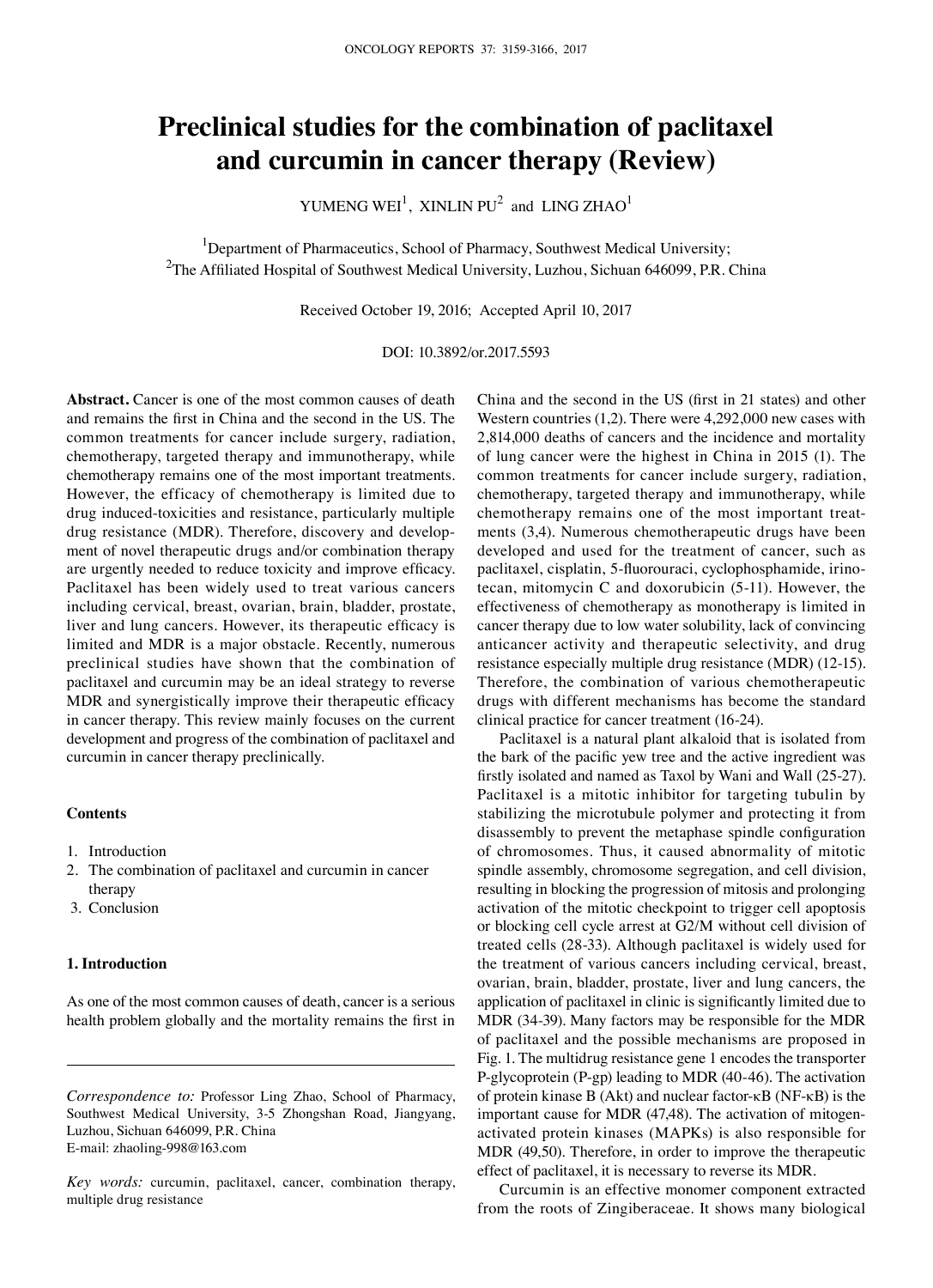functions such as antioxidant, anti-inflammation and especially antitumor (51-55). Many previous studies showed that curcumin inhibited cancer cell growth and reversed MDR through various mechanisms including antiproliferation, induction of apoptosis and blocking cell cycle arrest at G2/M of cancer cells (56,57) as shown in Fig. 2. NF-κB is a nuclear protein and a transcription factor; it is in activated status in a variety of cancers(58). NF-κB plays a key role in the aspects of cell proliferation, differentiation, survival, metastasis, and apoptosis. Curcumin inhibits the activation of NF-κB and NF-κB regulated Akt (59-61). Curcumin reduces the expression levels of c-Jun N-terminal kinase (JNK), MAPK p38 and extracellular signal-regulated kinase (ERK) (62,63). Curcumin blocks cell cycle arrest at G2/M of cancer cells (64-67). Curcumin also inhibits the expression of P-gp, therefore, it may not only become a promising anticancer drug but also an excellent agent for MDR reversal (68-71).

Based on the mechanisms of anticancer action of curcumin, it is rational and valuable to use the combination of paclitaxel and curcumin for synergistic anticancer activity and reversing MDR of paclitaxel (Table I). Numerous previous studies showed that the combination of paclitaxel and curcumin reversed the MDR of paclitaxel and inhibited cancer cell growth more effectively than paclitaxel alone. This review focuses on the combination of paclitaxel and curcumin in cancer therapy for different types of cancers.

# **2. The combination of paclitaxel and curcumin in cancer therapy**

## *Cervical cancer*

*Anticancer activity.* Cervical cancer is the second most common cancer in female reproductive system and almost 500,000 new cases are diagnosed in women worldwide every year (72). It ranked both the fourth-most common cause of cancer and the fourth-most common cause of death from cancer in women worldwide (73). The commonly used chemotherapeutic drugs for the treatment of cervical cancer include cisplatin, paclitaxel, fluorouracil, gemcitabine, ifosfamide and mitomycin C. Recent studies indicated that the combination of paclitaxel and curcumin was quite effective for the treatment of cervical cancer in preclinical settings (74-78). Studies have demonstrated that curcumin sensitized paclitaxel-induced apoptosis via enhancing the expression of p53, activation of caspase-3, -7, -8 and -9, cleavage of poly(ADP-ribose) polymerase (PARP) and release of cytochrome c by western blot analysis (74,77). Therefore, the combination of paclitaxel and curcumin may have synergistic anticancer effect and be a promising regimen for the treatment of cervical cancer.

*Effect on MDR reversal.* MDR significantly affects the antitumor activity of paclitaxel against cervical cancer, while reversal of MDR improves its anticancer effect. A study by Bava *et al* showed that paclitaxel could activate NF-κB and Akt leading to the development of MDR of paclitaxel, whereas curcumin was able to reverse MDR of paclitaxel via the inhibition of NF-κB (the inhibition of phosphorylation of IKBa and the reduction of p65-NF-κB subunit) and Akt (74). Cyclooxygenase-2 (COX-2) and cyclin D1 are the most important gene products regulated by NF-κB and Akt. Another study by the same group noted that paclitaxel activated the expression



Figure 1. The proposed mechanisms of multiple drug resistance (MDR) of paclitaxel in cancer therapy. ↑ indicates activation, ↓ indicates inhibition. MAPKs, mitogen-activated protein kinases; Akt, protein kinase B; NF-κB, nucleas transcription factor κB; P-gp, P-glycoprotein.



Figure 2. The proposed mechanisms of anticancer activity and multiple drug resistance (MDR) reversal of curcumin in cancer therapy. + indicates activation, - indicates inhibition. P-gp, P-glycoprotein; Akt, protein kinase B; NF-κB, nucleas transcription factor κB; MAPKs, mitogen-activated protein kinases; JNK, c-Jun n-terminal kinase; ERK, extracellular signal-regulated kinase.

levels of COX-2 and cyclin D1, while curcumin downregulated the expression levels of COX-2 and cyclin D1 (75). The combination of paclitaxel and curcumin could inhibit anti-apoptotic proteins including cellular inhibitor of apoptosis 1 (cIAP1), X-linked inhibitor of apoptosis protein (XIAP) and survivin through the inhibition of  $NF$ - $\kappa$ B and Akt (76,77). The study also showed that the combination of paclitaxel and curcumin reversed the MDR of paclitaxel by inhibiting JNK, p38 MAPK and ERK (76). Punfa *et al* reported that the encapsulation of curcumin in polylactic-co-glycolic acid nanoparticles could target P-gp and reduce its expression and the combination of paclitaxel and curcumin reversed the MDR of paclitaxel by targeting P-gp in cervical cancer cells (78).

## *Breast cancer*

*Anticancer activity.* Breast cancer is the most common cancer in women worldwide (2). At present, paclitaxel is approved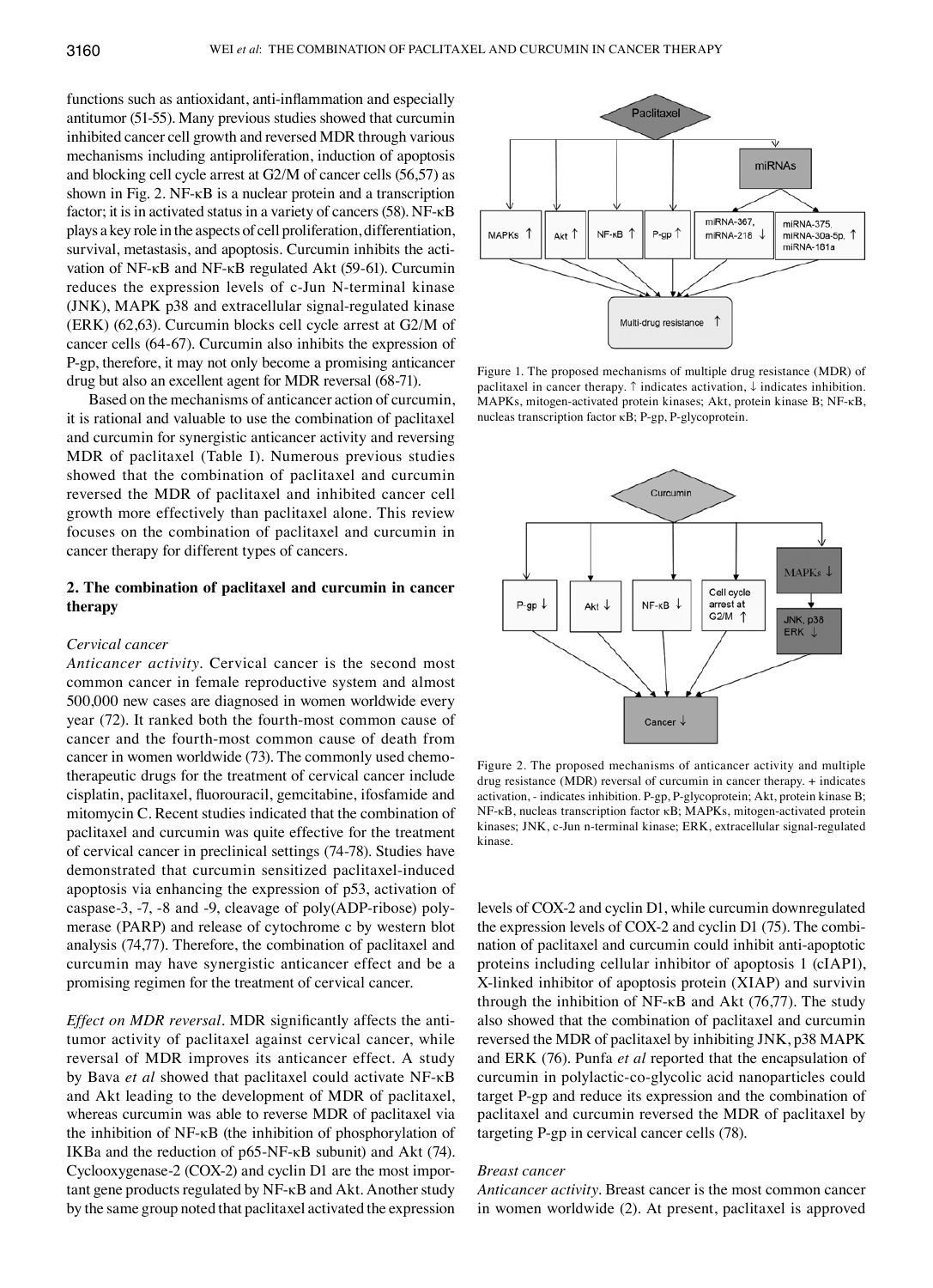|                 | Cervical<br>cancer       | <b>Breast</b><br>cancer  | Ovarian<br>cancer        | <b>Brain</b><br>cancer   | Bladder<br>cancer        | Prostate<br>cancer | Liver<br>cancer |
|-----------------|--------------------------|--------------------------|--------------------------|--------------------------|--------------------------|--------------------|-----------------|
| <b>MAPKs</b>    | $\overline{\phantom{0}}$ |                          |                          |                          |                          |                    |                 |
| $NF - \kappa B$ | $\overline{\phantom{0}}$ | $\overline{\phantom{a}}$ | $\overline{\phantom{0}}$ | $\overline{\phantom{0}}$ | $\overline{\phantom{0}}$ |                    |                 |
| Akt             |                          | $\overline{\phantom{a}}$ | $\overline{\phantom{0}}$ | $\overline{\phantom{0}}$ |                          |                    |                 |
| $P-gp$          |                          | $\qquad \qquad =$        |                          |                          |                          |                    |                 |
| MMP-9           |                          |                          | $\overline{\phantom{0}}$ |                          |                          |                    |                 |
| TIMP-2          |                          |                          | $+$                      |                          |                          |                    |                 |
| <b>VEGF</b>     |                          |                          |                          | $\overline{\phantom{0}}$ |                          |                    |                 |
| b-FGF           |                          |                          |                          | $\overline{\phantom{0}}$ |                          |                    |                 |
| hTERT           |                          |                          |                          | $\overline{\phantom{0}}$ |                          |                    |                 |
| Lin28           |                          |                          |                          |                          |                          |                    |                 |
| References      | $(6,74-78)$              | $(83-86)$                | $(8,90-93)$              | (95,96)                  | (98)                     | (103)              | (107, 108)      |

Table I. Effects of the combination of paclitaxel and curcumin on MDR reversal in various cancers.

'+' indicates activation, '-' indicates inhibition. MAPKs, mitogen-activated protein kinases; NF-κB, nucleas transcription factor κB; Akt, protein kinase B; P-gp, P-glycoprotein; MMP-9, matrix metalloprotein-9; TIMP-2, tissue inhibitors of metalloproteinase-2; VEGF, vascular endothelial growth factor; b-FGF, basic fibroblast growth factor; hTERT, human telomerase reverse transcriptase; Lin28, Lin28 homolog.

and widely used for the treatment of breast cancer in clinic. Various studies have reported that the combination of paclitaxel and curcumin more effectively inhibited breast cancer cells than paclitaxel or curcumin alone due to their synergistic effect (79-87). Faião-Flores *et al* showed that the combination of paclitaxel and curcumin exhibited synergistic anticancer effect for the treatment of breast cancer cells by increasing the release of cytochrome c and activation of caspases, especially caspase-3 (79). Banerjee *et al* reported that curcumin significantly enhanced the apoptotic effect of paclitaxel in breast cancer MCF-7 cells via increasing the expression of p53 and p21 (80). Zhan *et al* showed that combination of paclitaxel and curcumin exhibited synergistic growth inhibition and significantly induced apoptosis via increasing Bcl-2 expression, but decreasing Bax expression in breast cancer MCF-7 cells. Furthermore, the combination of paclitaxel and curcumin potentiated antitumor efficacy of paclitaxel in the mouse models of breast cancer (81). Studies also showed that combining paclitaxel and curcumin with β-cyclodextrin triazine exhibited synergistic anticancer effect for the treatment of breast cancer (82,83).

*Effect on MDR reversal.* MDR of paclitaxel significantly limits its therapeutic effect and clinical application. Royt *et al* demonstrated that the combination of paclitaxel and curcumin significantly improved the anticancer effect by reversing MDR of paclitaxel via inhibition of NF-κB (84). Inhibition of phosphorylation of IKBa contributed to the inhibition of NF-κB and paclitaxel induced the phosphorylation of IKBa to activate NF-κB (85). However, curcumin inhibited the phosphorylation of IKBa to inhibit the activation of NF-κB (86). Paclitaxel activated the gene products of matrix metalloprotein-9 (MMP-9), COX-2, C-myc and cyclin D1, while curcumin inhibited their activation through inhibition of NF-κB and Akt (85,86). Wang *et al* developed a multifunctional anti-cancer nanomedicine loaded with magnetic nanoparticles (MNPs), paclitaxel and curcumin and showed that the nanoparticles reduced the expression of P-gp and increased paclitaxel accumulation in breast cancer MCF-7/ADR cells, thereby, enhancing the therapeutic efficacy of paclitaxel against breast cancer cells and the effect was due to reversing MDR of paclitaxel through inhibition of P-gp by curcumin (87).

## *Ovarian cancer*

*Anticancer activity.* Ovarian cancer is one of the most common cancers in the female reproductive system and the fifth most common cause of cancer deaths in women worldwide; its incidence has been increasing recently (2). Paclitaxel has been used for the treatment of ovarian cancer for many years. Numerous studies have shown that the combination of paclitaxel and curcumin was more effective than paclitaxel alone for the treatment of ovarian cancer preclinically (82,88‑93). The expression of potassium channel TREK-1 was increased in ovarian cancer cells and the inhibitors of potassium channels could inhibit the cell growth and proliferation of ovarian cancer cells. A study by Innamaa *et al* showed that curcumin inhibited ovarian cancer cell proliferation via inhibition of TREK-1 and enhanced the anticancer effect of paclitaxel against ovarian cancer (89). Deng *et al* reported that the combination of paclitaxel and curcumin blocked cell cycle arrest at G2/M and showed synergistic anticancer effect against human ovarian cancer cells HO-8910 (90).

*Effect on MDR reversal.* Paclitaxel is the substrate of P-gp and cytochrome P450 3A2 (CYP3A2). Ganta *et al* reported that curcumin inhibited the expression of P-gp and CYP3A2 to enhance the bioavailability of paclitaxel and sensitized human ovarian cancer cells expressed P-gp and CYP3A2 to paclitaxel treatment (88). The transferrin (TF) receptor is increased in ovarian tumor cells because iron is necessary for DNA synthesis of the cells (91). Therefore, TF-targeted mixed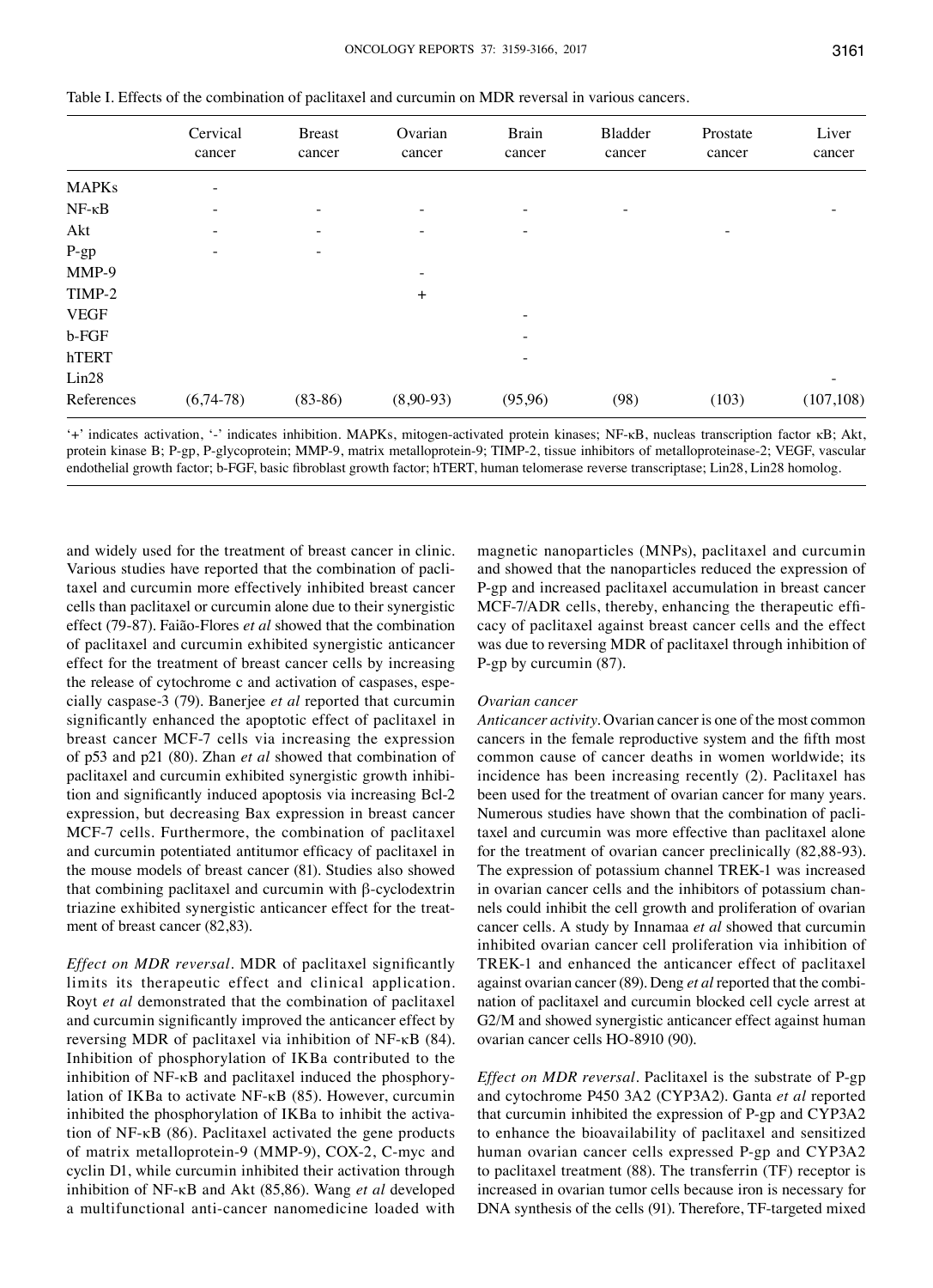micelles with paclitaxel and curcumin increased the inhibitory effect on ovarian cancer cells and reversed MDR of paclitaxel via inhibition of NF-κB and Akt (92,93). MMP-9 is involved in cancer cell proliferation and metastasis by promoting tumor angiogenesis and is inhibited by tissue inhibitors of metalloproteinase-2 (TIMP-2). Deng *et al* reported that paclitaxel increased the expression of MMP-9 and reduced the expression of TIMP-2, leading to MDR. However, curcumin reduced the expression of MMP-9 and increased the expression of TIMP-2. Therefore, the combination of paclitaxel and curcumin can inhibit the growth of ovarian cancer cells by reversing MDR of paclitaxel (90).

# *Brain cancer*

*Anticancer activity.* Brain cancer is the leading cause of death for children under the age of 19 (2). Glioblastoma is the deadliest brain tumor and highly resistant to anticancer drugs (94). Investigations have proved that the combination of paclitaxel and curcumin induced apoptosis of cancer cells and inhibited tumor growth more effectively than paclitaxel alone in a dosedependent manner for the treatment of brain cancer (95,96). Hossain *et al* demonstrated that the combination of paclitaxel and curcumin activated the expression of caspase-3 and caspase-8 to induce cell apoptosis in human brain cancer LN18 and U138MG cells by western blot analysis (95). Bcl-2 family proteins such as Bax and Bcl-2 are the regulators of apoptosis, Bax promotes apoptosis but Bcl-2 inhibits apoptosis. In this paper, Hossain *et al* also reported that the combination of paclitaxel and curcumin significantly up-regulated the expression of Bax, while greatly downregulated the expression of Bcl-2 in human brain cancer cells (95). Therefore, the results indicate that the combination of paclitaxel and curcumin exhibited synergistic anticancer effect for the treatment of brain cancer. Cui *et al* developed magnetic nanoparticles with the combination of paclitaxel and curcumin, and found that the combination yielded synergistic effects with significant inhibition of brain cancer cell growth compared to the single drug via apoptosis induction and cell cycle arrest. Furthermore, the magnetic nanoparticles with the combination of paclitaxel and curcumin greatly increased the survival rate of mice in an orthotopic mouse model of glioma (97).

*Effect on MDR reversal.* MDR of paclitaxel is developed mainly due to the activation of NF-κB and Akt, which are the mediators of cell survival, proliferation and metastasis. The activation of matrix metalloprotein-2 (MMP-2), MMP-9, survivin, human telomerase reverse transcriptase (hTERT), vascular endothelial growth factor (VEGF), and basic fibroblast growth factor (b-FGF) also results in MDR of paclitaxel. MDR is a major problem for paclitaxel in the treatment of brain cancer. Curcumin could inhibit the expression levels of NF-κB, Akt, MMP-2, MMP-9, survivin, hTERT, VEGF, and b-FGF, therefore, the combination of paclitaxel and curcumin could enhance the anticancer effect of paclitaxel for the treatment of brain cancer by reversing MDR of paclitaxel (95). A study by Manju *et al* also showed that the multifunctional magnetic nanoparticles (MNPs) loaded with paclitaxel and curcumin showed stronger anticancer effect than the combination of paclitaxel and curcumin freely by targeting and reducing P-gp for the treatment of brain cancer (96).

#### *Bladder cancer*

*Anticancer activity.* Bladder cancer is the most common cancer in the urinary system and the ninth most common cancer worldwide (72). The common chemotherapeutic drugs for the treatment of bladder cancer include cisplatin, carboplatin, gemcitabine, paclitaxel, docetaxel, doxorubicin, fluorouracil, methotrexate, vinblastine, ifosfamide, and pemetrexed. Kamat *et al* demonstrated that the combination of paclitaxel and curcumin blocked cell cycle arrest at G2/M in human bladder cancer cells and showed synergistic therapeutic effect against bladder cancer (98).

*Effect on MDR reversal.* Kamat *et al* also reported that curcumin reversed MDR of paclitaxel by inhibiting NF-κB to greatly enhance the effects of paclitaxel on proliferation inhibition and apoptosis induction compared to paclitaxel alone in bladder cancer cells (98).

## *Prostate cancer*

*Anticancer activity.* Prostate cancer is the most common cause of cancer and the second-most common cause of death from cancer among men worldwide (2,72). Numerous studies have showed that the combination of paclitaxel and curcumin were more effective than paclitaxel alone against prostate cancer through various mechanisms (99-101). Proliferation cell nuclear antigen (PCNA) and MMP-2 are both involved in cell proliferation and invasion of prostate cancer cells. Zhao *et al* have showed that the combination of paclitaxel and curcumin significantly decreased the quantities and expression levels of PCNA and MMP-2 in prostate cancer cells compared to paclitaxel alone (99). Tumor cell immigration from one organ to another contributes to tumor metastasis. Paclitaxel or curcumin alone could reduce the immigration of cancer cells and the combination of paclitaxel and curcumin exhibited synergistic antimetastasis effect in prostate cancer via inhibition of cell immigration (100). The results from the studies of Huang *et al* indicated that the expression of Bcl-2 was inhibited and the expression of Bax was enhanced when prostate cancer cells were treated with the combination of paclitaxel and curcumin (101). The study by Thomas *et al* also showed that the combination of paclitaxel and curcumin could effectively inhibit the growth of prostate cancer cells by activating the expression levels of p21 and p53 to influence cell apoptosis (102).

*Effect on MDR reversal.* Mathur *et al* reported that the combination of paclitaxel and curcumin reversed MDR of paclitaxel and enhanced anticancer activity by inhibiting PI3K/Akt in prostate cancer cells (103).

## *Liver cancer*

*Anticancer activity.* Liver cancer is one of the most common cancers and the second (in the USA) or third (worldwide) most common cause of deaths from cancer (2,73,104). China has the highest rates of incidence and mortality of liver cancer in the world (105). The chemotherapeutic drugs such as 5-fluorouracil, doxorubicin, and cisplatin have been used for the treatment of liver cancer for many years. However, the effects of treatment are unsatisfactory because of MDR and other factors, resulting in the average survival time of only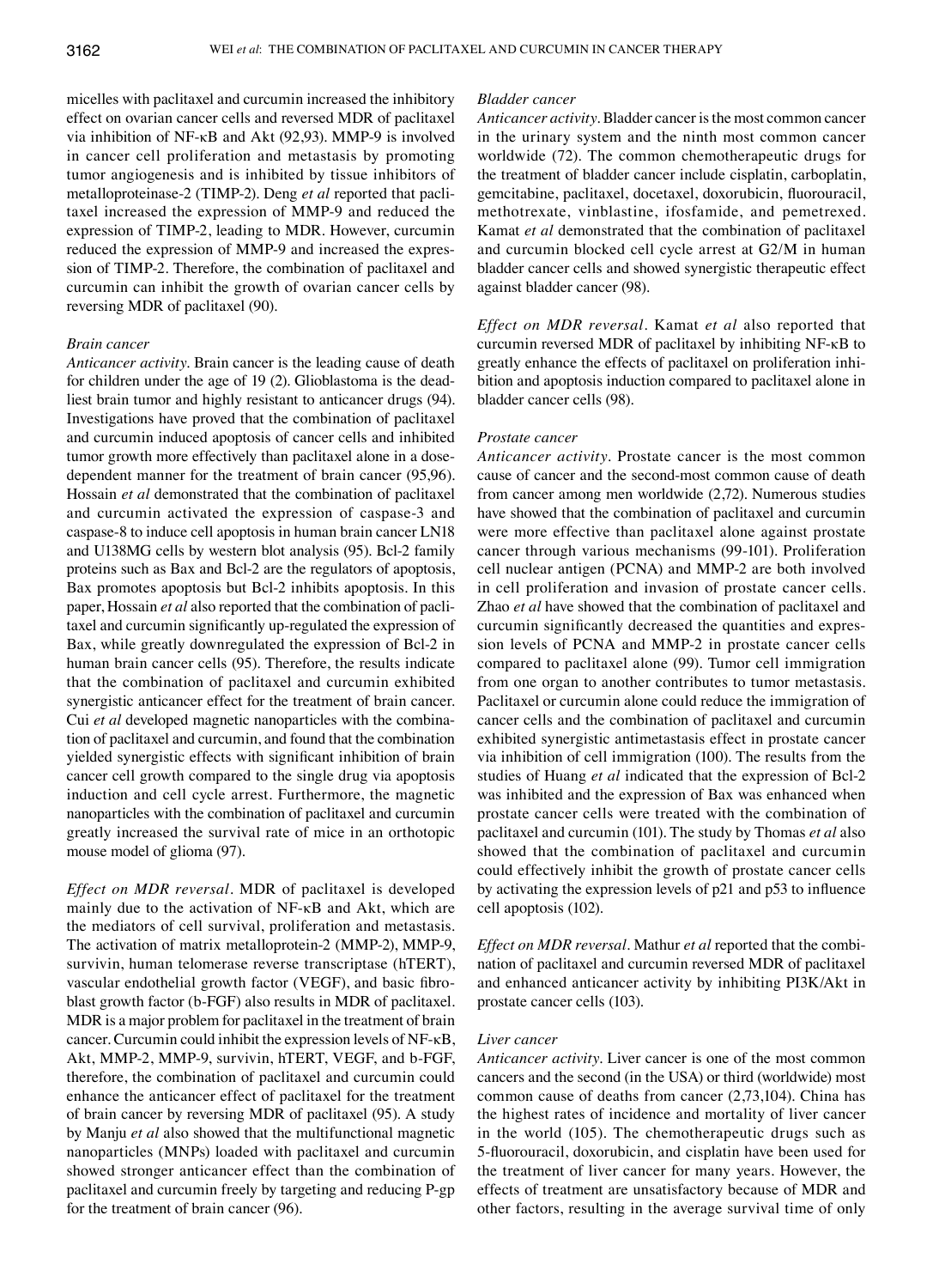between 6 and 20 months (106). In general, liver cancer cells are highly resistant to paclitaxel (106). However, the studies by Zhou *et al* showed that curcumin significantly enhanced the sensitivity of liver cancer Hep3B cells to paclitaxel and the combination of paclitaxel and curcumin may provide a superior therapeutic index for the treatment of liver cancer (107).

*Effect on MDR reversal.* Lin28 is an RNA-binding protein that inhibits the process of pre-let-7 miRNAs to reduce tumorigenesis (108). Zhou *et al* found that the expression of Lin28 was directly activated by NF-κB and associated with the resistance of paclitaxel to liver cancer cells (107). Curcumin could down-regulate the expression of Lin28 and NF-κB activation induced by paclitaxel to enhance the sensitivity of liver cancer cells to paclitaxel. Therefore, the combination of paclitaxel and curcumin showed synergistic effects on cell growth inhibition and apoptotic induction against liver cancer cells by reversing MDR of paclitaxel.

## *Lung cancer*

*Anticancer activity.* Lung cancer is the most common cancer and most common cause of death from cancer worldwide (2,73). The mortality of lung cancer has declined and survival rate has increased in the United Kingdom and the United States (109). However, the incidence and mortality of lung cancer are still increase in the developing countries, therefore, substantial efforts are needed to decrease the mortality of lung cancer. The studies by Boztas *et al*, found that the combination of paclitaxel and curcumin synergistically improved paclitaxel induced apoptosis in lung cancer H1299 cells, and enhanced the cell growth inhibition for a low  $IC_{50}$  values for the combination compared to paclitaxel or curcumin alone (82). Therefore, the combination of paclitaxel and curcumin may be an excellent choice for the treatment of lung cancer due to the synergistic anticancer effect. Muthoosamy *et al* developed a drug delivery system loaded with paclitaxel and curcumin by functionalizing reduced graphene oxide with an amphiphilic polymer PF-127 via hydrophobic assembly. Cell proliferation assay showed highly potent synergistic effect with the combination to inhibit the cell growth of lung cancer cells A549 with IC<sub>50</sub> ~13.24  $\mu$ g/ml (110). The possible mechanism may be associated with increased reactive oxygen species, mitochondrial membrane potential depletion and cell apoptosis (110).

*Effect on MDR reversal.* Study by Su *et al* showed that several drugs could induce drug resistance with increased expression of the multidrug resistance-associated protein (MRP1) but paclitaxel reversed drug-induced drug resistance in small cell lung cancer cells (111). Since curcumin also could reverse MDR induced by paclitaxel and other chemotherapeutic drugs in various cancers, the combination of paclitaxel and curcumin may have synergistic effects in reversing MDR in lung cancer cells.

## **3. Conclusion**

Paclitaxel has been widely used for the treatment of various cancers including cervical, breast, ovarian, brain, prostate, liver and lung cancers. However, MDR greatly limits the anticancer efficacy and clinical application of paclitaxel. As we discussed in this review that curcumin alone or in combination with chemotherapeutic drugs may alter the signaling pathways and molecular interactions which regulate MDR. Numerous cell and animal studies have showed that the combination of paclitaxel and curcumin exhibited synergistic anticancer effect and reverse MDR of paclitaxel in various cancers therapy. Therefore, it is speculated that the combination of paclitaxel and curcumin may be an ideal strategy in clinical practice for cancer treatment. However, owing to the low water solubility of curcumin and paclitaxel, the combination of paclitaxel and curcumin may not be suitable to be administered as an intravenous infusion. Moreover, the formulation suitable for parenteral administration of the original product Taxol has to contain additional surfactants such as Cremophor EL that may cause acute hypersensitivity reactions and peripheral neuropathy. Therefore, the dosage for easy dissolution and absorption is the most serious challenge in clinical practice.

The prospect of the combination of paclitaxel and curcumin in clinical application for cancer therapy appears to be promising but also challenging. Therefore, the feasibility and effectiveness of the combination should be further evaluated in clinical studies. To our knowledge, there is no report of the combination of paclitaxel and curcumin in clinical setting for cancer treatment from the literature up to date. However, paclitaxel has been widely used for the treatment of patients with different cancers. Clinical trials of curcumin alone or in combination with other anticancer drugs have been reported and the safety and tolerability of curcumin in patients have been wellestablished in clinical studies (112-116). Dhillon *et al* reported a phase II trial of curcumin in patients with advanced pancreatic cancer (112). The results showed that oral administration of 8 g curcumin to the patients daily is well tolerated and has biological activity in some patients with pancreatic cancer (112). The combination of curcumin and gemcitabine in patients with advanced pancreatic cancer has also been reported (113). In addition, a randomized control trial has been conducted for the combination of curcumin with standard care FOLFOX (oxaliplatin + fluorouracil + folinic acid) chemotherapy in patients with inoperable colorectal cancer (114). Noteworthy, there are studies on the combination of docetaxel (a taxane derivative with similar chemical structure of paclitaxel) and curcumin in patients with advanced and metastatic breast cancer or castration-resistant prostate cancer (115,116). The results indicate that some improvements were observed for biological and clinical responses in most breast cancer patients and a high response rate, good tolerability and patient acceptance were achieved in prostate cancer patients. Furthermore, the low bioavailability of curcumin could be markedly improved via the use of structural analogues or special formulations such as highly bioavailable curcumin (Theracurmin) and/or liposomal curcumin (117,118). In addition, paclitaxel and curcumin could be encapsulated in biodegradable nanoparticles to avoid acute hypersensitivity reactions and peripheral neuropathy from Cremophor EL.

#### **Acknowledgements**

This study was financially supported by the National Natural Science Foundation of China (81341124,81101678), Science and Technology Support Project of Sichuan Province (2017JQ0013), Sichuan Provincial Human Resource and Social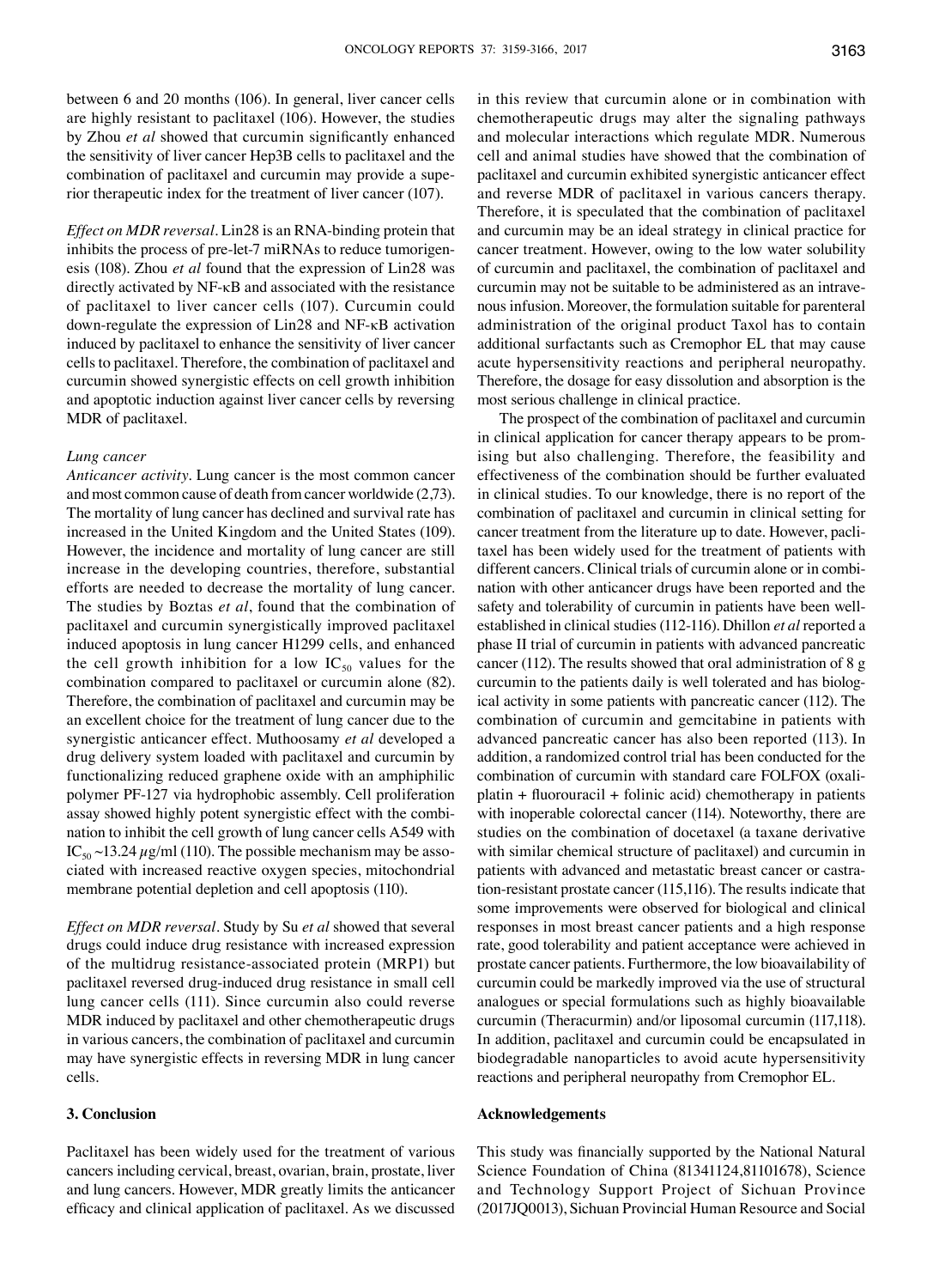Security Department (2016-183), the Joint Fund of Sichuan Province, Luzhou City and Southwest Medical University (14JC0134, 14ZC0026, 14ZC0066), the Joint Fund of Luzhou City and Southwest Medical University (2013LZLY-K80, 2015LZCYD-S09 (4/8).

## **References**

- 1. Chen W, Zheng R, Baade PD, Zhang S, Zeng H, Bray F, Jemal A, Yu XQ and He J: Cancer statistics in China, 2015. CA Cancer J Clin 66: 115-132, 2016.
- 2. Siegel RL, Miller KD and Jemal A: Cancer statistics, 2016. CA Cancer J Clin 66: 7-30, 2016.
- 3. Szekeres T and Novotny L: New targets and drugs in cancer chemotherapy. Med Princ Pract 11: 117-125, 2002.
- 4. Wu ES, Oduyebo T, Cobb LP, Cholakian D, Kong X, Fader AN, Levinson KL, Tanner EJ III, Stone RL, Piotrowski A, *et al*: Lymphopenia and its association with survival in patients with locally advanced cervical cancer. Gynecol Oncol 140: 76-82, 2016.
- 5. Sideris S, Aoun F, Zanaty M, Martinez NC, Latifyan S, Awada A and Gil T: Efficacy of weekly paclitaxel treatment as a single agent chemotherapy following first-line cisplatin treatment in urothelial bladder cancer. Mol Clin Oncol 4: 1063-1067, 2016.
- 6. Dilruba S and Kalayda GV: Platinum-based drugs: Past, present and future. Cancer Chemother Pharmacol 77: 1103-1124, 2016.
- 7. Pan X, Zhang X, Sun H, Zhang J, Yan M and Zhang H: Autophagy inhibition promotes 5-fluorouraci-induced apoptosis by stimulating ROS formation in human non-small cell lung cancer A549 cells. PLoS One 8: e56679, 2013.
- 8. Emadi A, Jones RJ and Brodsky RA: Cyclophosphamide and cancer: Golden anniversary. Nat Rev Clin Oncol 6: 638-647, 2009.
- 9. Vanhoefer U, Harstrick A, Achterrath W, Cao S, Seeber S and Rustum YM: Irinotecan in the treatment of colorectal cancer: Clinical overview. J Clin Oncol 19: 1501-1518, 2001.
- 10. Xu T, Qin L, Zhu Z, Wang X, Liu Y, Fan Y, Zhong S, Wang X, Zhang X, Xia L, *et al*: MicroRNA-31 functions as a tumor suppressor and increases sensitivity to mitomycin-C in urothelial bladder cancer by targeting integrin  $\alpha$ 5. Oncotarget 7: 27445-27457, 2016.
- 11. Bae YJ, Yoon YI, Yoon TJ and Lee HJ: Ultrasound-guided delivery of siRNA and a chemotherapeutic drug by using microbubble complexes: In vitro and in vivo evaluations in a prostate cancer model. Korean J Radiol 17: 497-508, 2016.
- 12. Zhou Q, Ye M, Lu Y, Zhang H, Chen Q, Huang S and Su S: Curcumin improves the tumoricidal effect of mitomycin C by suppressing ABCG2 expression in stem cell-like breast cancer cells. PLoS One 10: e0136694, 2015.
- 13. Wei Z, Liang L, Junsong L, Rui C, Shuai C, Guanglin Q, Shicai H, Zexing W, Jin W, Xiangming C, *et al*: The impact of insulin on chemotherapeutic sensitivity to 5-fluorouracil in gastric cancer cell lines SGC7901, MKN45 and MKN28. J Exp Clin Cancer Res 34: 64, 2015.
- 14. Talekar M, Ouyang Q, Goldberg MS and Amiji MM: Cosilencing of PKM-2 and MDR-1 sensitizes multidrug-resistant ovarian cancer cells to paclitaxel in a murine model of ovarian cancer. Mol Cancer Ther 14: 1521-1531, 2015.
- 15. Kenicer J, Spears M, Lyttle N, Taylor KJ, Liao L, CunninghamCA, Lambros M, MacKay A, Yao C, Reis-Filho J, *et al*: Molecular characterisation of isogenic taxane resistant cell lines identify novel drivers of drug resistance. BMC Cancer 14: 762-772, 2014.
- 16. Martín AJ, Alfonso PG, Rupérez AB and Jiménez MM: Nab-paclitaxel plus gemcitabine as first-line palliative chemotherapy in a patient with metastatic pancreatic cancer with Eastern Cooperative Oncology Group performance status of 2. Oncol Lett 12: 727-730, 2016.
- 17. Ebara S, Kobayashi Y, Sasaki K, Araki M, Sugimoto M, Wada K, Fujio K, Takamoto A, Watanabe T, Yanai H, *et al*: A case of metastatic urachal cancer including a neuroendocrine component treated with gemcitabine, cisplatin and paclitaxel combination chemotherapy. Acta Med Okayama 70: 223-227, 2016.
- 18. Kalaghchi B, Abdi R, Amouzegar-Hashemi F, Esmati E and Alikhasi A: Concurrent chemoradiation with weekly paclitaxel and cisplatin for locally advanced cervical cancer. Asian Pac J Cancer Prev 17: 287-291, 2016.
- 19. Yilmaz A, Alp E, Onen HI and Menevse S: Reduced BCL2 and CCND1 mRNA expression in human cervical cancer HeLa cells treated with a combination of everolimus and paclitaxel. Contemp Oncol (Pozn) 20: 28-32, 2016.
- 20. Trendowski M, Christen TD, Acquafondata C and Fondy TP: Effects of cytochalasin congeners, microtubule-directed agents, and doxorubicin alone or in combination against human ovarian carcinoma cell lines in vitro. BMC Cancer 15: 632-645, 2015.
- 21. van der Noll R, Marchetti S, Steeghs N, Beijnen JH, Mergui-Roelvink MW, Harms E, Rehorst H, Sonke GS and Schellens JH:<br>Long-term safety and anti-tumour activity of olaparib monotherapy after combination with carboplatin and paclitaxel in patients with advanced breast, ovarian or fallopian tube cancer. Br J Cancer 113: 396-402, 2015.
- 22. Huang L, Chen S, Yang W, Xu B, Huang T, Yang H, Zheng H, Wang Y, Song E, Zhang J, *et al*: Efficacy and safety analysis of trastuzumab and paclitaxel based regimen plus carboplatin or epirubicin as neoadjuvant therapy for clinical stage II-III, HER2-positive breast cancer patients: A phase 2, open-label, multicenter, randomized trial. Oncotarget 6: 18683-18692, 2015.
- 23. Xiao B, Si X, Han MK, Viennois E, Zhang M and Merlin D: Co-delivery of camptothecin and curcumin by cationic polymeric therapy. J Mater Chem B Mater Biol Med 3: 7724-7733, 2015.
- 24. Tsuda N, Watari H and Ushijima K: Chemotherapy and molecular targeting therapy for recurrent cervical cancer. Chin J Cancer Res 28: 241-253, 2016.
- 25. Schwab CL, English DP, Roque DM and Santin AD: Taxanes: Their impact on gynecologic malignancy. Anticancer Drugs 25: 522-535, 2014.
- 26. Wani MC and Horwitz SB: Nature as a remarkable chemist: A personal story of the discovery and development of Taxol. Anticancer Drugs 25: 482-487, 2014.
- 27. Weaver BA: How Taxol/paclitaxel kills cancer cells. Mol Biol Cell 25: 2677-2681, 2014.
- 28. Zhang D, Yang R, Wang S and Dong Z: Paclitaxel: New uses for an old drug. Drug Des Devel Ther 8: 279-284, 2014.
- 29. Takashima S, Kiyoto S, Takahashi M, Hara F, Aogi K, Ohsumi S, Mukai R and Fujita Y: Clinical experience with nanoparticle albumin-bound paclitaxel, a novel taxane anticancer agent, and management of adverse events in females with breast cancer. Oncol Lett 9: 1822-1826, 2015.
- 30. Chen NC, Chyau CC, Lee YJ, Tseng HC and Chou FP: Promotion of mitotic catastrophe via activation of PTEN by paclitaxel with supplement of mulberry water extract in bladder cancer cells. Sci Rep 6: 20417, 2016.
- 31. Zhong ZF, Tan W, Wang SP, Qiang WA and Wang YT: Antiproliferative activity and cell cycle arrest induced by evodiamine on paclitaxel-sensitive and -resistant human ovarian cancer cells. Sci Rep 5: 16415, 2015.
- 32. Liu K, Cang S, Ma Y and Chiao JW: Synergistic effect of paclitaxel and epigenetic agent phenethyl isothiocyanate on growth inhibition, cell cycle arrest and apoptosis in breast cancer cells. Cancer Cell Int 13: 10, 2013.
- 33. Takatori E, Shoji T, Kumagai S, Sawai T, Kurose A and Sugiyama T: Are platinum agents, paclitaxel and irinotecan effective for clear cell carcinoma of the ovary? DNA damage detected with γH2AX induced by anticancer agents. J Ovarian Res 5: 16, 2012.
- 34. Harisa GI, Ibrahim MF, Alanazi F and Shazly GA: Engineering erythrocytes as a novel carrier for the targeted delivery of the anticancer drug paclitaxel. Saudi Pharm J 22: 223-230, 2014.
- 35. Wu ZH, Lu MK, Hu LY and Li X: Praziquantel synergistically enhances paclitaxel efficacy to inhibit cancer cell growth. PLoS One 7: e51721, 2012.
- 36. Li CM, Lu Y, Chen J, Costello TA, Narayanan R, Dalton MN, Snyder LM, Ahn S, Li W, Miller DD, *et al*: Orally bioavailable tubulin antagonists for paclitaxel-refractory cancer. Pharm Res 29: 3053-3063, 2012.
- 37. Oostendorp RL, Buckle T, Lambert G, Garrigue JS, Beijnen JH, sifying formulations: Oral bioavailability study in mice. Invest New Drugs 29: 768-776, 2010.
- 38. Borst P and Schinkel AH: P-glycoprotein ABCB1: A major player in drug handling by mammals. J Clin Invest 123:  $4131-4133$ ,  $2013$ .
- 39. Sui H, Fan ZZ and Li Q: Signal transduction pathways and tran- scriptional mechanisms of ABCB1/Pgp-mediated multiple drug resistance in human cancer cells. J Int Med Res 40: 426-435, 2012.
- 40. Kim H, Park GS, Lee JE and Kim JH: A leukotriene B4 receptor-2 is associated with paclitaxel resistance in MCF-7/DOX breast cancer cells. Br J Cancer 109: 351-359, 2013.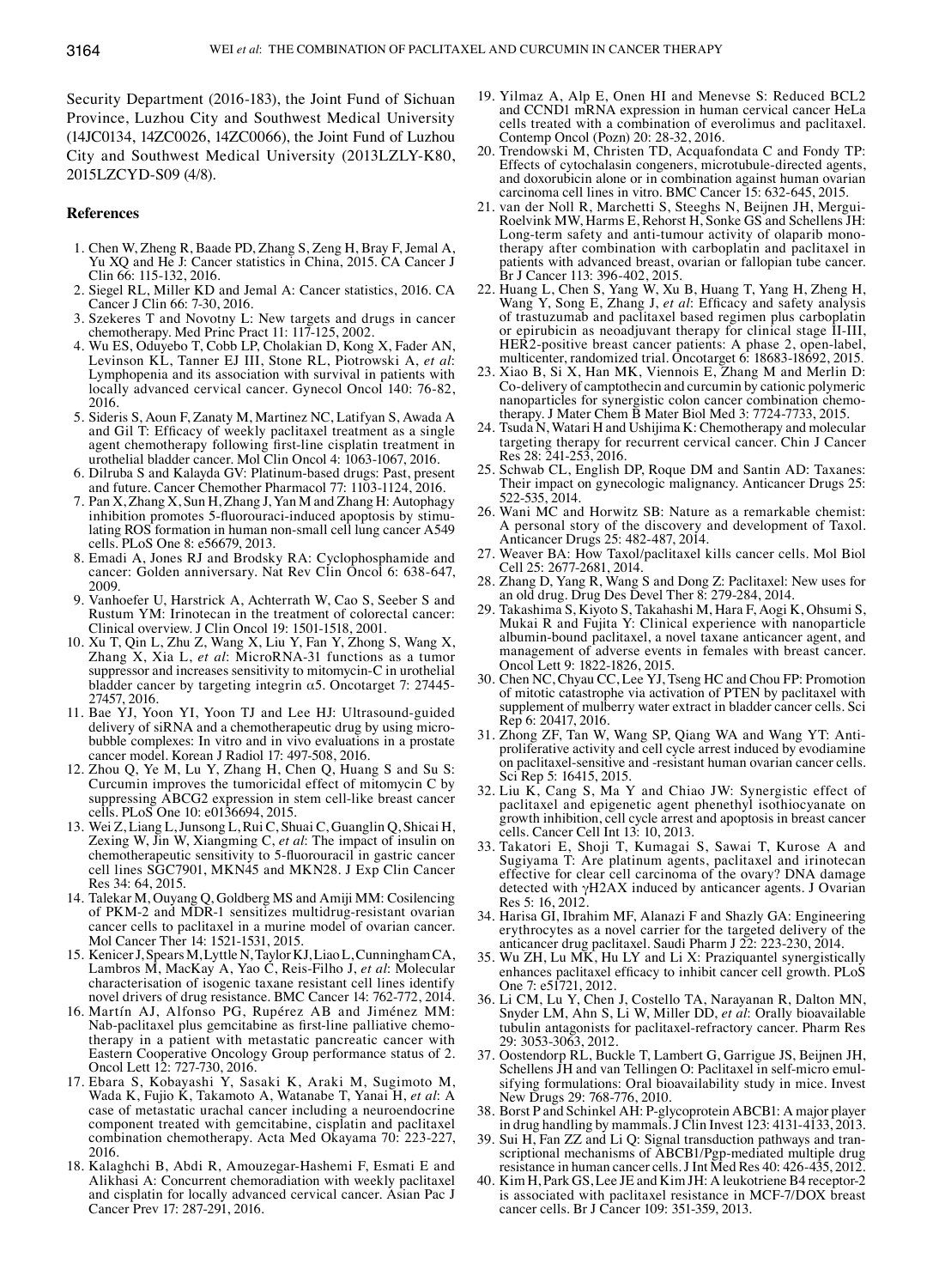- 41. Ran X, Yang J, Liu C, Zhou P, Xiao L and Zhang K: MiR-218 inhibits HMGB1-mediated autophagy in endometrial carcinoma cells during chemotherapy. Int J Clin Exp Pathol 8: 6617-6626, 2015.
- 42. Yang X, Iyer AK, Singh A, Choy E, Hornicek FJ, Amiji MM and Duan Z: MDR1 siRNA loaded hyaluronic acid-based CD44 targeted nanoparticle systems circumvent paclitaxel resistance in ovarian cancer. Sci Rep 5: 8509, 2015.
- 43. Yang X, Iyer AK, Singh A, Milane L, Choy E, Hornicek FJ, Amiji MM and Duan Z: Cluster of differentiation 44 targeted hyaluronic acid based nanoparticles for MDR1 siRNA delivery to overcome drug resistance in ovarian cancer. Pharm Res 32: 2097-2109, 2015.
- 44. Mao K, Liu F, Liu X, Khuri FR, Marcus AI, Li M and Zhou W: Re-expression of LKB1 in LKB1-mutant EKVX cells leads to resistance to paclitaxel through the up-regulation of MDR1 expression. Lung Cancer 88: 131-138, 2015.
- 45. Chen SY, Hu SS, Dong Q, Cai JX, Zhang WP, Sun JY, Wang TT, Xie J, He HR, Xing JF, *et al*: Establishment of paclitaxel-resistant breast cancer cell line and nude mice models, and underlying multidrug resistance mechanisms in vitro and in vivo. Asian Pac J Cancer Prev 14: 6135-6140, 2013.
- 46. Januchowski R, Wojtowicz K, Sujka-Kordowska P, Andrzejewska M and Zabel M: MDR gene expression analysis of six drug-resistant ovarian cancer cell lines. BioMed Res Int 2013: 241763, 2013.
- 47. Wu G, Qin XQ, Guo JJ, Li TY and Chen JH: AKT/ERK activation is associated with gastric cancer cell resistance to paclitaxel. Int J Clin Exp Pathol 7: 1449-1458, 2014.
- 48. Jeong JY, Kim KS, Moon JS, Song JA, Choi SH, Kim KI, Kim TH and An HJ: Targeted inhibition of phosphatidyl inositol-3-kinase p110β, but not p110α, enhances apoptosis and sensitivity to paclitaxel in chemoresistant ovarian cancers. Apoptosis 18: 509-520, 2013.
- 49. Liu Z, Zhu G, Getzenberg RH and Veltri RW: The upregulation of PI3K/Akt and MAP kinase pathways is associated with resistance of microtubule-targeting drugs in prostate cancer. J Cell Biochem 116: 1341-1349, 2015.
- 50. Mei M, Xie D, Zhang Y, Jin J, You F, Li Y, Dai J and Chen X: A new 2α,5α,10β,14β-tetraacetoxy-4(20),11-taxadiene (SIA) derivative overcomes paclitaxel resistance by inhibiting MAPK signaling and increasing paclitaxel accumulation in breast cancer cells. PLoS One 9: e104317, 2014.
- 51. Zhou M, Fan C and Tian N: Effects of curcumin on the gene expression profile of L-02 cells. Biomed Rep 3: 519-526, 2015.
- 52. Zhang Y, Liang D, Dong L, Ge X, Xu F, Chen W, Dai Y, Li H, Zou P, Yang S, *et al*: Anti-inflammatory effects of novel curcumin analogs in experimental acute lung injury. Respir Res 16: 43, 2015.
- 53. Fan Z, Yao J, Li Y, Hu X, Shao H and Tian X: Anti-inflammatory and antioxidant effects of curcumin on acute lung injury in a rodent model of intestinal ischemia reperfusion by inhibiting the pathway of NF-κB. Int J Clin Exp Pathol 8: 3451-3459, 2015.
- 54. Ferreira VH, Nazli A, Dizzell SE, Mueller K and Kaushic C: The anti-inflammatory activity of curcumin protects the genital mucosal epithelial barrier from disruption and blocks replication
- of HIV-1 and HSV-2. PLoS One 10: e0124903, 2015. Dimmock JR, Varela-Ramirez A and Aguilera RJ: A novel curcumin-like dienone induces apoptosis in triple-negative breast cancer cells. Cell Oncol (Dordr) 39: 265-277, 2016.
- 56. Park W, Amin AR, Chen ZG and Shin DM: New perspectives of curcumin in cancer prevention. Cancer Prev Res (Phila) 6: 387-400, 2013.
- 57. Zhou H, Beevers CS and Huang S: The targets of curcumin. Curr Drug Targets 12: 332-347, 2011.
- 58. Philip M, Rowley DA and Schreiber H: Inflammation as a tumor promoter in cancer induction. Semin Cancer Biol 14: 433-439, 2004.
- 59. Cao F, Liu T, Xu Y, Xu D and Feng S: Curcumin inhibits cell proliferation and promotes apoptosis in human osteoclastoma cell through MMP-9, NF-κB and JNK signaling pathways. Int J Clin Exp Pathol 8: 6037-6045, 2015.
- 60. Bansal SS, Goel M, Aqil F, Vadhanam MV and Gupta RC: Advanced drug delivery systems of curcumin for cancer chemoprevention. Cancer Prev Res (Phila) 4: 1158-1171, 2011.
- 61. Guan F, Ding Y, Zhang Y, Zhou Y, Li M and Wang C: Curcumin suppresses proliferation and migration of MDA-MB-231 breast cancer cells through autophagy-dependent Akt degradation. PLoS One 11: e0146553, 2016.
- 62. Collett GP and Campbell FC: Curcumin induces c-jun N-terminal kinase-dependent apoptosis in HCT116 human colon cancer cells. Carcinogenesis 25: 2183-2189, 2004.
- 63. Li X, Lu Y, Jin Y, Son JK, Lee SH and Chang HW: Curcumin inhibits the activation of immunoglobulin e-mediated mast cells and passive systemic anaphylaxis in mice by reducing serum eicosanoid and histamine levels. Biomol Ther (Seoul) 22: 27-34, 2014.
- 64. Liu D and Chen Z: The effect of curcumin on breast cancer cells. J Breast Cancer 16: 133-137, 2013.
- 65. Astuti P, D Utami E, Nugrahani AW and Sudjadi S: Genistein abrogates G2 arrest induced by curcumin in p53 deficient T47D cells. Daru 20: 82, 2012.
- 66. Cheng C, Jiao JT, Qian Y, Guo XY, Huang J, Dai MC, Zhang L, Ding XP, Zong D and Shao JF: Curcumin induces G2/M arrest and triggers apoptosis via FoxO1 signaling in U87 human glioma cells. Mol Med Rep 13: 3763-3770, 2016.
- 67. Eom DW, Lee JH, Kim YJ, Hwang GS, Kim SN, Kwak JH, Cheon GJ, Kim KH, Jang HJ, Ham J, *et al*: Synergistic effect of curcumin on epigallocatechin gallate-induced anticancer action in PC3 prostate cancer cells. BMB Rep 48: 461-466, 2015.
- 68. Xiao J, Chu Y, Hu K, Wan J, Huang Y, Jiang C, Liang G and Li X: Synthesis and biological analysis of a new curcumin analogue for enhanced anti-tumor activity in HepG 2 cells. Oncol Rep 23: 1435-1441, 2010.
- 69. Zhang Y, Jiang X, Peng K, Chen C, Fu L, Wang Z, Feng J, Liu Z, Zhang H, Liang G, *et al*: Discovery and evaluation of novel antiinflammatory derivatives of natural bioactive curcumin. Drug Des Devel Ther 8: 2161-2171, 2014.
- 70. Zhang Y, Zhao C, He W, Wang Z, Fang Q, Xiao B, Liu Z, Liang G and Yang S: Discovery and evaluation of asymmetrical monocarbonyl analogs of curcumin as anti-inflammatory agents. Drug Des Devel Ther 8: 373-382, 2014.
- 71. Olivera A, Moore TW, Hu F, Brown AP, Sun A, Liotta DC, Snyder JP, Yoon Y, Shim H, Marcus AI, *et al*: Inhibition of the NF-κB signaling pathway by the curcumin analog, 3,5-Bis(2 pyridinylmethylidene)-4-piperidone (EF31): Anti-inflammatory and anti-cancer properties. Int Immunopharmacol 12: 368-377, 2012.
- 72. Torre LA, Bray F, Siegel RL, Ferlay J, Lortet-Tieulent J and Jemal A: Global cancer statistics, 2012. CA Cancer J Clin 65: 87-108, 2015.
- 73. Balanda M, Quiero A, Vergara N, Espinoza G, Martín HS, Rojas G and Ramírez E: Prevalence of human papillomavirus infection among women presenting for cervical cancer screening in Chile, 2014-2015. Med Microbiol Immunol (Berl) 205: 585-594, 2016.
- 74. Bava SV, Puliappadamba VT, Deepti A, Nair A, Karunagaran D and Anto RJ: Sensitization of taxol-induced apoptosis by curcumin involves down-regulation of nuclear factor-kappaB and the serine/threonine kinase Akt and is independent of tubulin polymerization. J Biol Chem 280: 6301-6308, 2005.
- 75. Bava SV, Sreekanth CN, Thulasidasan AKT, Anto NP, Cheriyan VT, Puliyappadamba VT, Menon SG, Ravichandran SD and Anto RJ: Akt is upstream and MAPKs are downstream of NF-κB in paclitaxel-induced survival signaling events, which are down-regulated by curcumin contributing to their synergism. Int Biochem Cell Biol 43: 331-341, 2011.
- 76. Sreekanth CN, Bava SV, Sreekumar E and Anto RJ: Molecular evidences for the chemosensitizing efficacy of liposomal curcumin in paclitaxel chemotherapy in mouse models of cervical cancer. Oncogene 30: 3139-3152, 2011.
- 77. Dang YP, Yuan XY, Tian R, Li DG and Liu W: Curcumin improves the paclitaxel-induced apoptosis of HPV-positive human cervical cancer cells via the NF-κB-p53-caspase-3 pathway. Exp Ther Med 9: 1470-1476, 2015.
- 78. Punfa W, Suzuki S, Pitchakarn P, Yodkeeree S, Naiki T, Takahashi S and Limtrakul P: Curcumin-loaded PLGA nanoparticles conjugated with anti- P-glycoprotein antibody to overcome multidrug resistance. Asian Pac J Cancer Prev 15: 9249-9258, 2014.
- 79. Faião-Flores F, Suarez JAQ, Pardi PC and Maria DA: DM-1, sodium 4-(5-(4-hydroxy-3-methoxyphenyl)-3-oxo-penta-1,4 dienyl)-2-methoxy-phenolate: A curcumin analog with a synergic effect in combination with paclitaxel in breast cancer treatment. Tumour Biol 33: 775-785, 2012.
- 80. Banerjee M, Singh P and Panda D: Curcumin suppresses the dynamic instability of microtubules, activates the mitotic checkpoint and induces apoptosis in MCF-7 cells. FEBS J 277: 3437-3448, 2010.